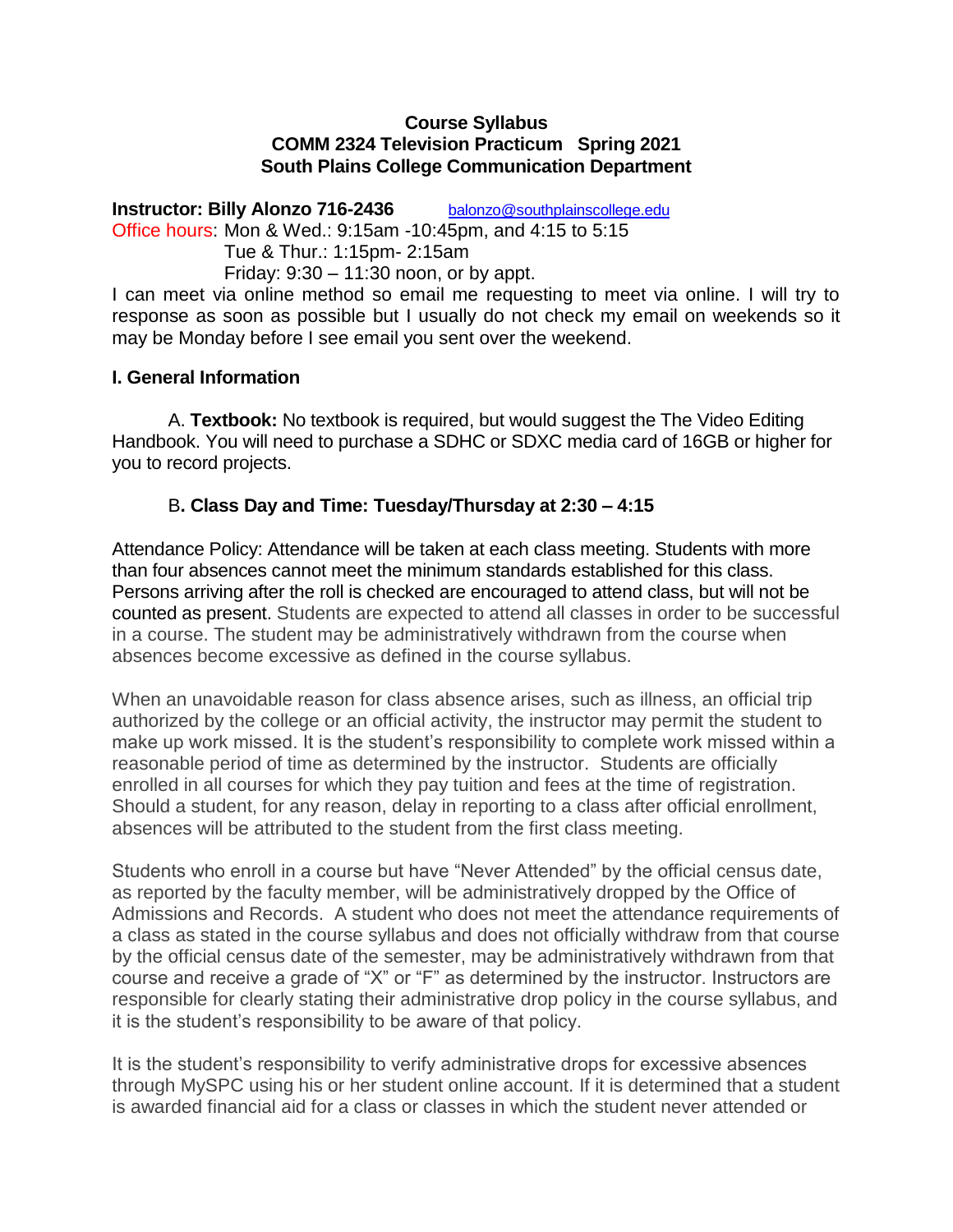participated, the financial aid award will be adjusted in accordance with the classes in which the student did attend/participate and the student will owe any balance resulting from the adjustment.

C. **Grade Determination**: The student's grade will be determined by the quantity and quality of efforts in the planning and production of television and/or radio newscasts. During the course of the semester, students will produce a live television news briefs, aired on the campus student media website PlainsmanPress.com . The students will also have the opportunity to produce a number of news, weather and sports updates. You also work on several news packages and PSAs in class.

Cell phone usage in this class is to be very limited, when we are rehearsing or airing an actual newscast we DO NOT want to see cell phones being used. Your full attention should be given to the task you are doing at the time. If it becomes a problem during the semester no phones will be allowed.

*II. Purpose of Course***:** The purpose of this course is to provide students with the opportunity to participate in the production of audio and video storytelling content. The productions will vary content from podcast to

## *III. Course Objectives*

Students participating in this course should gain experience in the following areas:

- a. pre-production planning
- b. Knowledge of digital cameras
- c. Writing of scripts for various media
- d. Audio and video post-production, using Adobe CC software
- e. Television studio and field lighting
- f. Basic studio and field audio applications for radio and television
- g. Use of media sources, and research
- h. Using the internet to support production
- i. Use of computer generated graphics and editing
- j. Terminology used in the broadcast and video industry

# *IV. Credit*

Students enrolled in COMM 2324 or 2332 receive 3 semester hour credit for each class.

# *V. Class Expectations:*

This is a hands-on class. This means we mostly do projects that will require time from you in and outside of class. You will need to meet deadlines when project are assigned. Please communicate any concerns or problems you are having before the project is due. PLEASE! PLEASE! ASK QUESTIONS IF YOU DO NOT UNDERSTAND! There will also be writing done in this class, please have the scripts proofread before recording any audio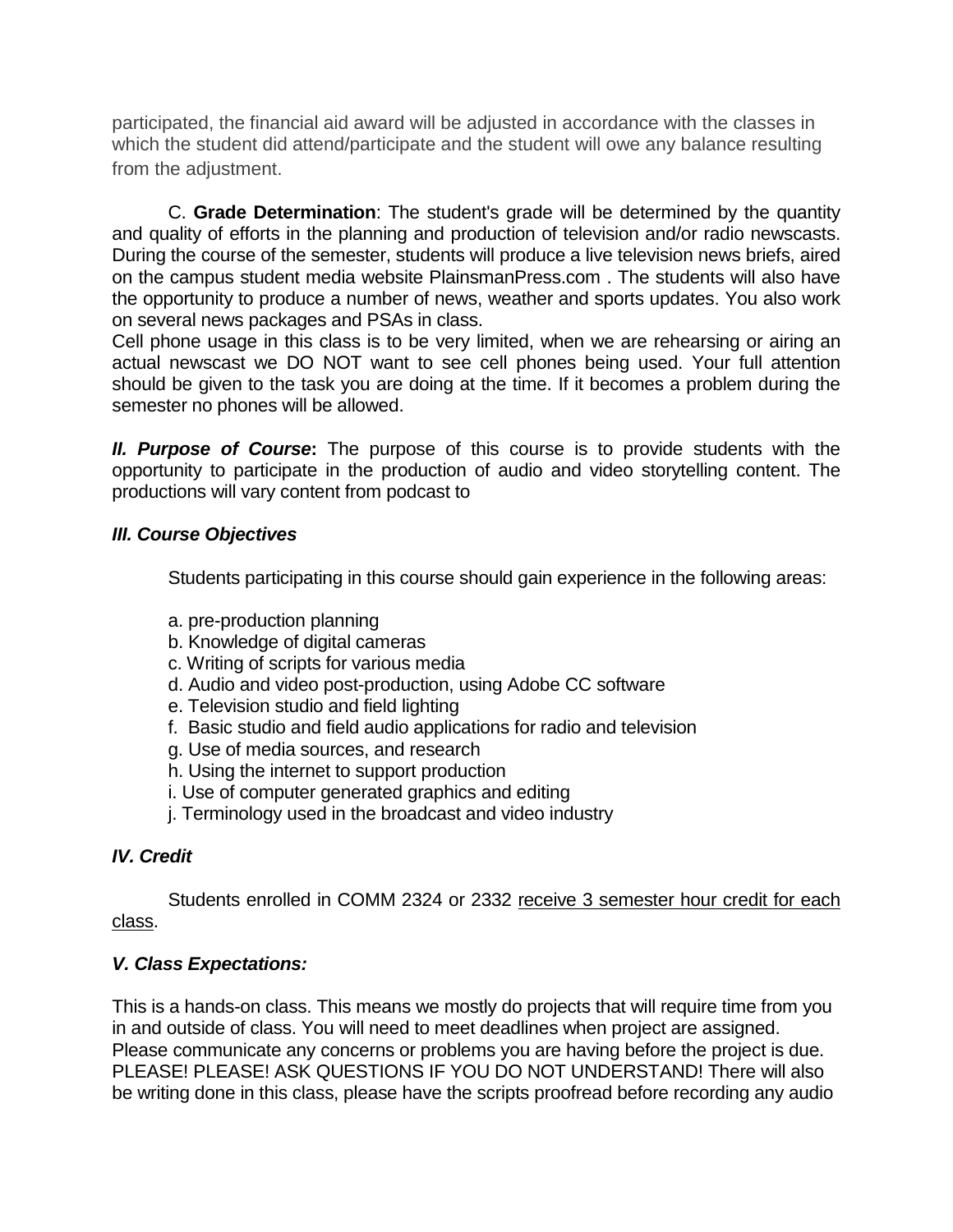NO EXCEPTIONS! This will result in loss of points and of the project not airing.

## **VI. Student Participation**

This is a "hands-on" class. Students are expected to actively participate in the producing and production of the television newscasts. Students who do not participate in the class will miss out on an outstanding opportunity to work in an excellent television studio, control room, newsroom and radio production studio. Students who embrace these opportunities should gain vital "real-world" experience.

#### **VII. SPC campus resources and policies:**

#### **Students with disabilities**

Students with disabilities, including but not limited to physical, psychiatric or learning disabilities, who wish to request accommodations in this class should notify the Special Services Office early in the semester so that the appropriate arrangements may be made. In accordance with federal law, a student requesting accommodations must provide acceptable documentation of his/her disability to the Special Services Coordinator. For more information, call or visit the Special Services Office in the Student Services Building.

## *Diversity Statement:*

In this class, the teacher will establish and support an environment that values and nurtures individual and group differences and encourages engagement and interaction. Understanding and respecting multiple experiences and perspectives will serve to challenge and stimulate all of us to learn about others, about the larger world and about ourselves. By promoting diversity and intellectual exchange, we will not only mirror society as it is, but also model society as it should and can be.

# *Civility Code:*

As future professionals, you are to communicate with each other in a professional and civil manner. Any successful learning experience requires mutual respect on the part of the student and the instructor. Neither instructor nor student should be subject to others' behavior that is rude, disruptive, intimidating, aggressive, or demeaning. Student conduct that disrupts the learning process or is deemed disrespectful or threatening shall not be tolerated and may lead to disciplinary action and/or removal from class.